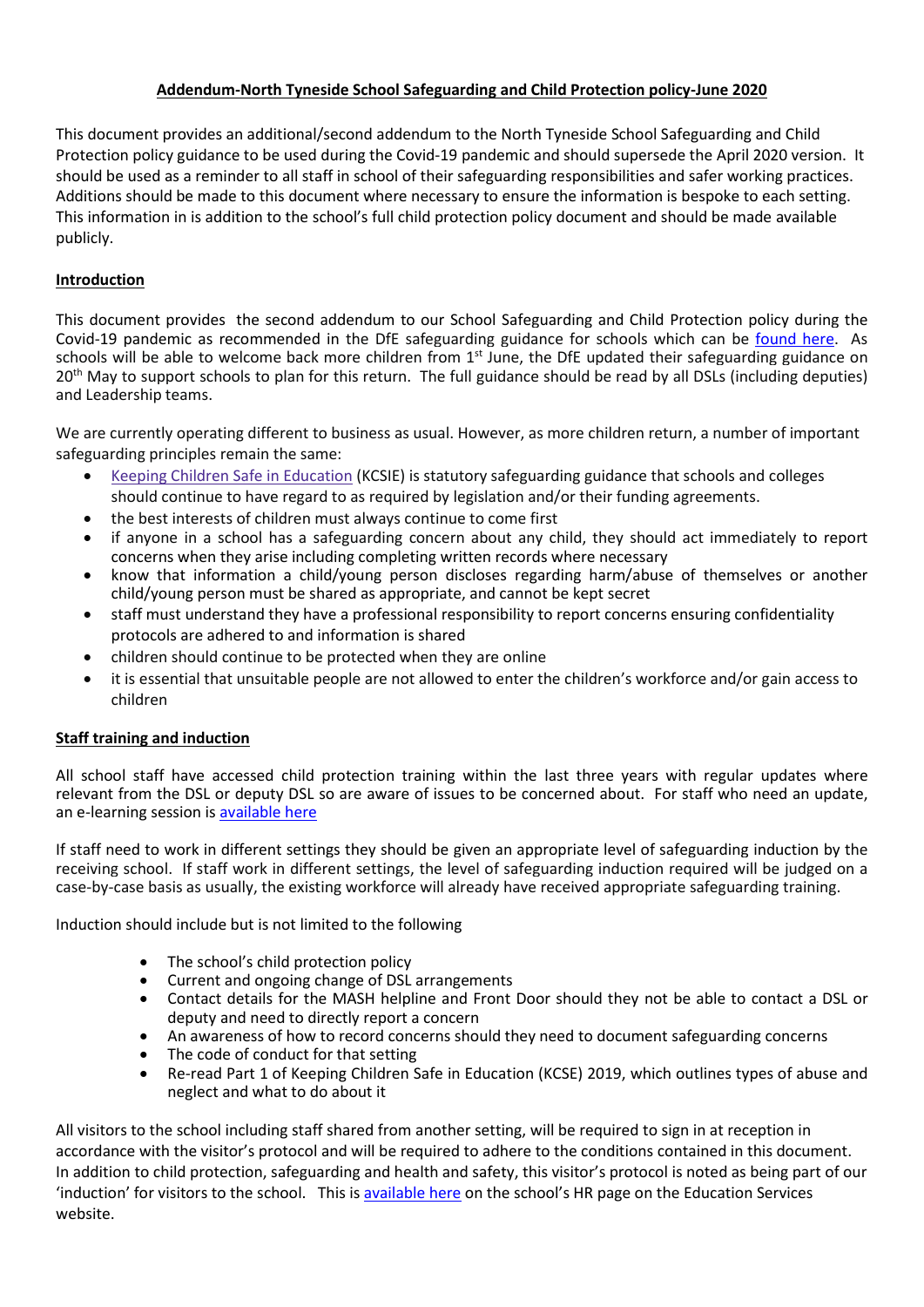These procedures should also be applied where sharing of staff with other settings is needed. We expect these standards to be in place for visiting staff coming into our school or schools receiving our staff and will liaise with all settings our staff work from to ensure these safer working principles are applied. Further information is available below regarding 'code of conduct'

## Designated Safeguarding Lead coverage in school

As more children return, we endeavour to have a DSL (or deputy) available on site. However, it is recognised that in exceptional circumstances this may not always be possible, and where this is the case there are two options we will consider:

- a trained DSL (or deputy) from the school will be available to be contacted via phone or online video for example working from home
- sharing trained DSLs (or deputies) with other schools (who should be available to be contacted via phone or online video)

Please note: For the period coronavirus measures are in place, 'trained' DSLs will continue to be classed as DSLs (or deputy) even if they miss their refresher training. However, in school our DSLs (and deputies) will continue to do what they reasonably can to keep up to date with safeguarding developments, such as via local safeguarding partners, newsletters, professional advice groups, e-learning and webinars and pass this information to staff where relevant to ensure on-going safeguarding CPD in school.

Where a trained DSL (or deputy) is not on site, in addition to one of the above options, a senior leader will take responsibility for co-ordinating safeguarding on site. This might include updating and managing access to child protection files, liaising with the offsite DSL (or deputy) and as required liaising with children's social workers where they require access to children in need and/or to carry out statutory assessments at the school or college.

Whatever the scenario, school will ensure that staff and volunteers always have access to a trained DSL (or deputy) and know on any given day who that person is and how to speak to them

### What to do if you're worried about a child or young person

Following the lockdown period, we are aware there may be an increase in new safeguarding concerns about individual children as we see them in person. Normal safeguarding procedures should apply. Capacity to support this has been increased within the North Tyneside MASH team and through the MASH professional's helpline. The DfE guidance document suggests that due to possible higher initial staffing ratios and staged returns, school may have more time to support staff and children regarding new concerns (and referrals as appropriate).

We will ensure relevant safeguarding and welfare information held on all children (including returning children) remains accurate by doing all we reasonably can to ask parents, carers and other multi-agency partners to advise of any changes regarding welfare, health and wellbeing that we should be aware of.

We will as a school, continue to vigilant in all areas of safeguarding but recognise there may be an increase in particular areas of concern and will act and intervene appropriately, seeking support of other services and professionals where relevant. These may include but are not limited to the following-neglect, domestic abuse, online safety issues, exploitation, mental health issues, young carers. General advice for dealing with all areas of concern are noted below.

### Receive

- React calmly; be aware of your non-verbal communication such as facial expressions
- If you don't understand the child's communication method, reassure the child, and find someone who can
- Don't interrogate the child, try to observe and listen, use active listening techniques
- Don't stop a child who is freely recalling significant events
- Keep responses short, simple, slow, quiet and gentle
- Don't end the conversation abruptly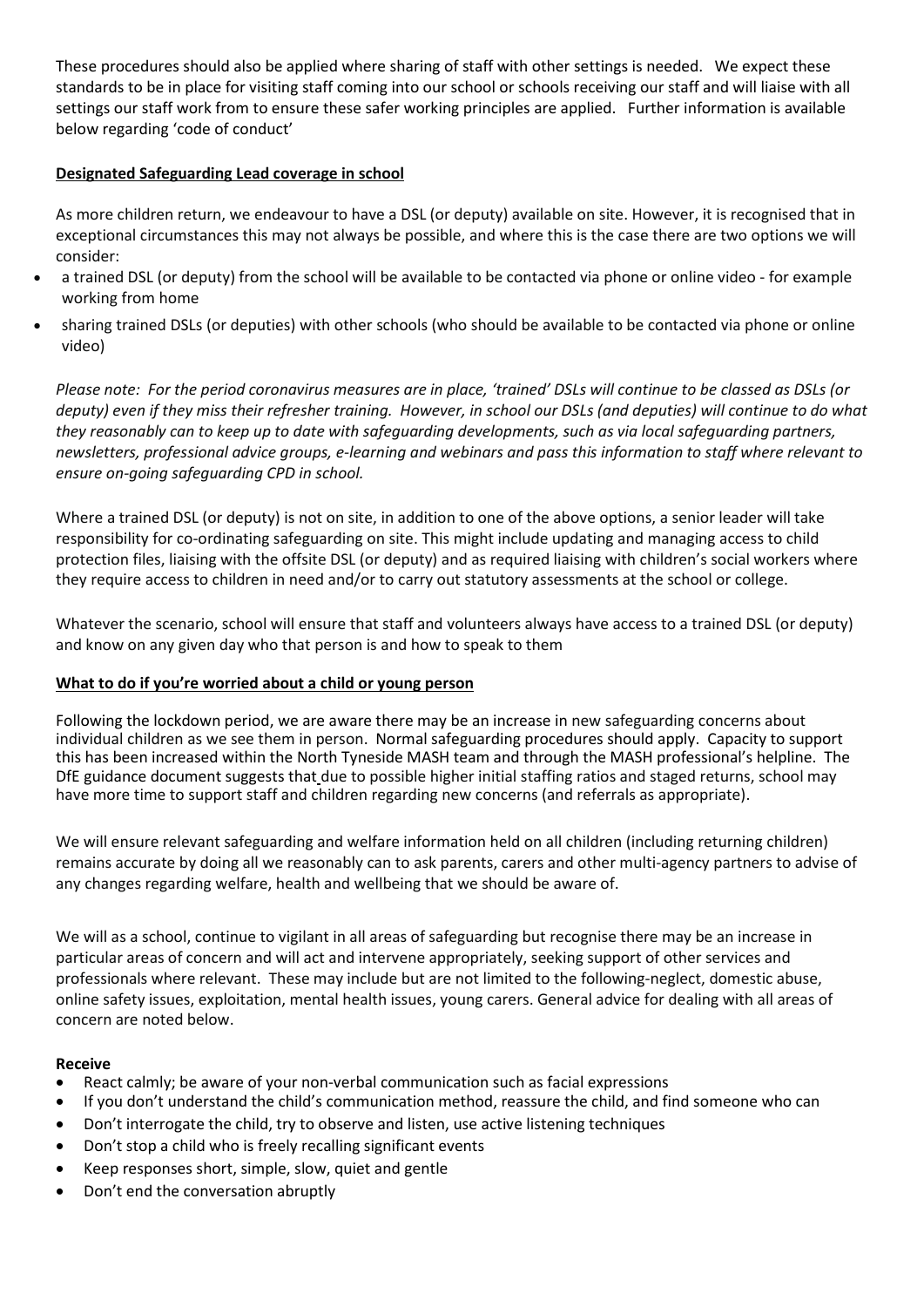## Reassure

- Tell the child they are not to blame; and have done the right thing by telling you
- Tell the child what will happen next; be honest about what you can and can't do
- Don't promise confidentiality; say to the child, 'Some things are so important I might have to tell them to somebody else who can help'

### React

- Explain what you have to do next and whom you have to tell
- Inform the DSL or deputy DSL immediately
- Make a record of the conversation if asked to do so. Your DSL or deputy DSL will help you with this if needed.

### Also remember that

- Children are also capable of abusing their peers and we will continue to manage any report of such abuse and support for victims in line with the principles as set out in part 5 of KCSIE during this time regardless of the different circumstances we are operating in
- Abuse can happen online. See the additional information below on online safety.
- Prevent is a vital part of our work to safeguard children from radicalising influences, and it remains in operation in local authorities during this challenging time.
- Information about a pupil may sometimes only be shared with other staff on a need to know basis

## Reporting concerns about a child/young person

If you have concerns about a child's welfare,

- contact the available DSL (or deputy) in the first instance if available, even by phone as set out above.
- If not available, staff should then speak to another member of senior staff. This could be someone acting in place of the DSL.
- If a DSL or deputy DSL is not available and advice is needed, staff should call the MASH professionals helpline on 0191 643 5555.
- If a safeguarding referral is needed (MASH advice line can support this decision), staff should ring the Front Door number on 0345 2000 109.
- Report any actions to the DSL or deputy DSL as soon as is practically possible.
- Document all records of decisions made and actions taken.

### Working with others

The school will continue to work with relevant multi-agency professionals at this time to support pupils with child protection plans or any such agreed plans regarding pupil welfare. The school will be working closely with those with special education needs such as those with Education, Health and Care Plans (EHCPs) and will make close links with the virtual school head (VSH) for looked-after and previously looked-after children.

If a child needs to attend another setting, we will continue to ensure any relevant welfare and child protection information is appropriately shared ideally before the child arrives and, where that is not possible as soon as reasonably practicable. Where possible this will be between DSLs or SENCOs (as appropriate) and if not, senior leaders will take responsibility. As a minimum the receiving setting should, as appropriate, be aware of the reason the child is vulnerable and any arrangements in place to support them, have access to a vulnerable child's EHC plan, child in need plan, child protection plan or, for looked-after children, their personal education plan and know who the child's social worker is (and, for looked-after children, who the responsible virtual school head is as they should manage this process for looked-after children).

We will continue to have appropriate regard to data protection law but understand that does not prevent the sharing of information for the purposes of keeping children safe. Further advice about information sharing can be found at paragraphs 76 to 83 of KCSIE.

Operation Encompass, a system which reports incidents of domestic violence to schools and Operation Endeavour, a system which reports incidents of missing children to schools will continue as normal but timings of the notifications to schools may vary slightly during this time. As a school we will consider these notifications to deem if the pupils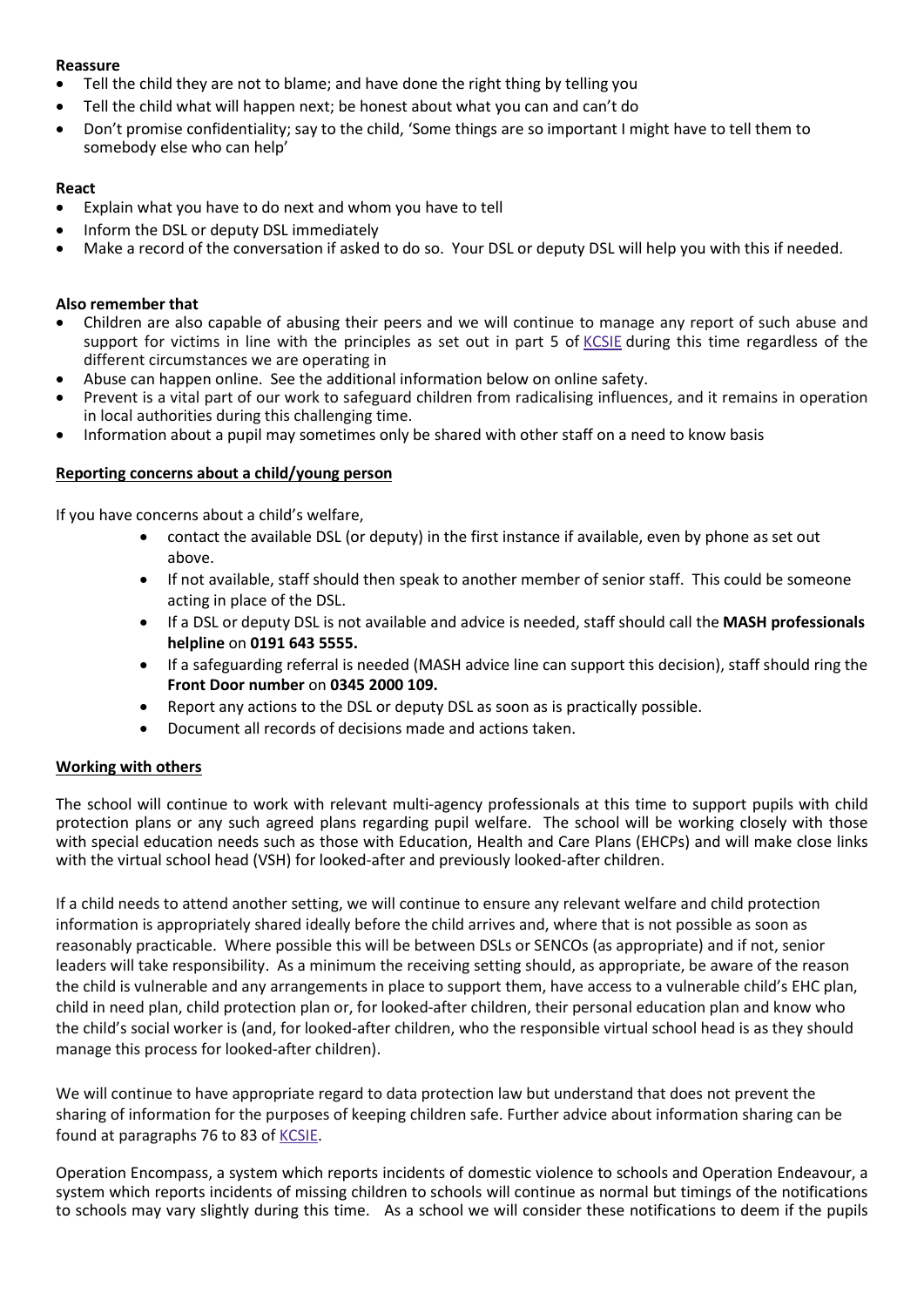involved are 'otherwise vulnerable' to decide if and what additional contact should be made in light of new concerns.

## Attendance

We understand that school attendance is a protective factor in many ways for children and especially where there are safeguarding concerns. Vulnerable children attendance is expected, where it is appropriate for them (that is, where there are no shielding concerns for the child or their household, and/or following a risk assessment for children with an EHC plan), so that they can gain the educational and wellbeing benefits of attending. Vulnerable children that have not been attending in the recent period are expected to return where this is now be appropriate for them to do so. We will continue to work with relevant multi-agency partners and families to support appropriate returns to school. For pupils with an EHC plan, additional information on risk assessments is available through the North Tyneside SEND support service who can be contacted on 0191 6438684

## Supporting pupils not in school

The DSL (or deputy) will provide support to teachers and pastoral staff to ensure that contact is maintained with children (and their families) who are not yet returning to school. It is important that all staff who interact with children, including online, continue to look out for signs a child may be at risk. Any such concerns should be dealt with as per the child protection policy and where appropriate referrals should still be made. To safeguard staff, calls should be via the school phones and devices. All contact including phone contact and/or doorstep visits should be documented.

Almost all children defined as vulnerable will already have an allocated Children's Services Family Partner or Social Worker and they will have their welfare monitored by Children's Services for the duration of the public health crisis. However, there will be a few children without a worker deemed vulnerable by school or a child or young person deemed vulnerable may not attend school despite the school making a placement available. In these cases, the school will make contact in the first instance with the MASH professional's helpline on 0191 643 5555. School may also at this time have decided to provide support for children they deem vulnerable and on the edge of children's social care interventions. We will also continue to follow up with any parent or carer whose child has been expected to attend and doesn't. To support the above, we will take the opportunity when communicating with parents and carers to confirm emergency contact numbers are correct and ask for any additional emergency contact numbers where they are available.

### Code of conduct/staff behaviour policy

All school staff should already be aware of the school code of conduct in terms of staff behaviour in school. Please continue to apply these principles and discuss any potential modifications with the head teacher, DSL or deputy DSL prior to any change in practices.

Staff should always maintain appropriate professional boundaries, avoid behaviour which could be misinterpreted by others and report and record any such incident to the head teacher, DSL or deputy DSL.

We will update any visitors working in our school of our code of conduct and if you are working in a different setting, the DSL (or deputy) should update you on their code of conduct as every school can have different safer working practices.

The Safer Recruitment Consortium who produce Guidance for Safer Working Practices have also developed an addendum to their main document. Both the original and the addendum are available here

Any remote contact or online teaching should follow the same principles as set out in the code of conduct and Acceptable Use Policy. School will ensure any use of online learning tools and systems is in line with privacy and data protection/GDPR requirements and safeguarding protocols.

### Whistleblowing

If you have information that indicates that a staff member in school has engaged in unsafe or harmful behaviours, you have a duty to report this concern. This usually is reported to the Head Teacher. If at this time, they are not